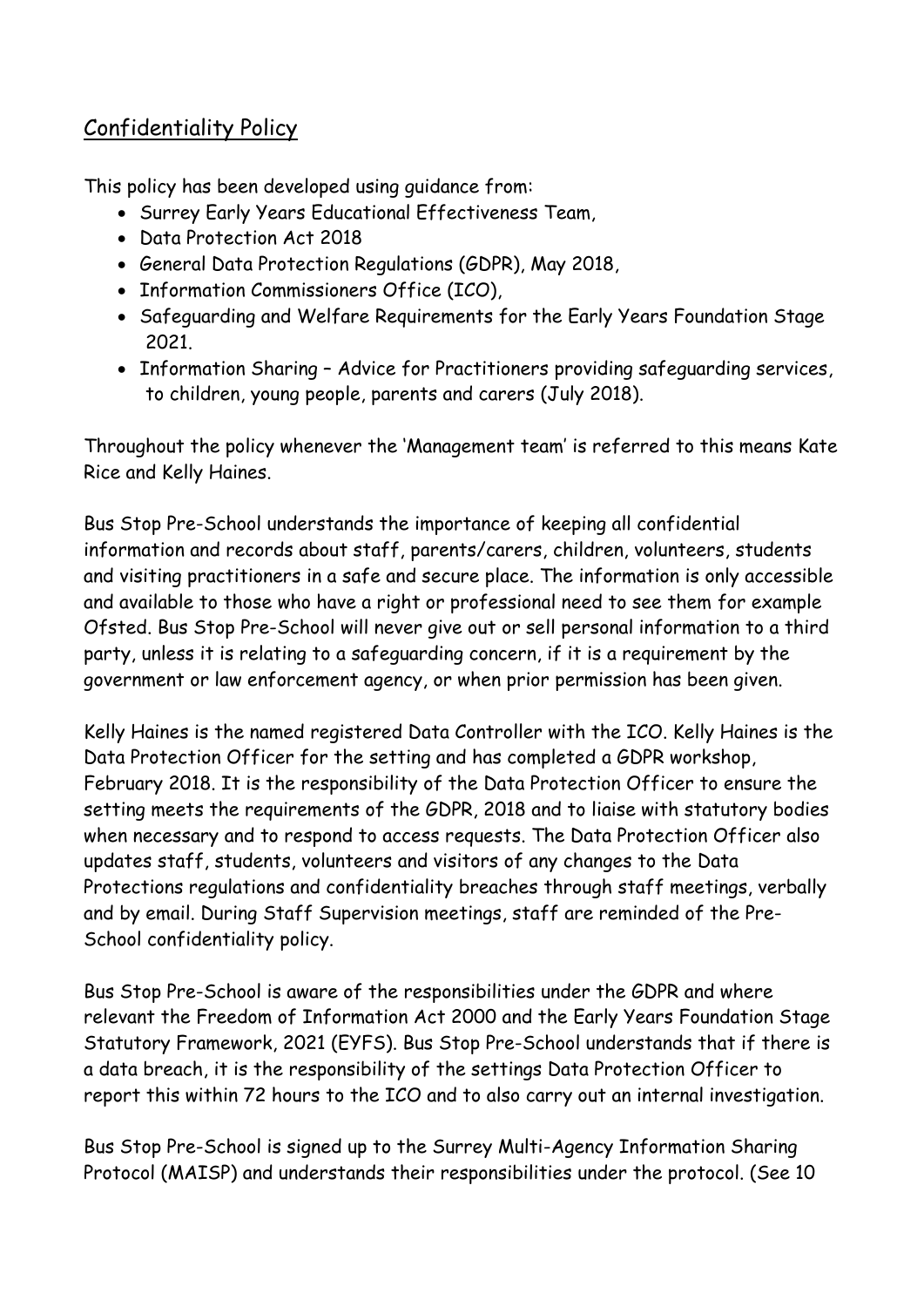Golden Rules displayed by telephone/ See Red Safeguarding folder in office and 7 rules of the Information Sharing – Advice for practitioners, 2018).

During the Induction procedure for staff, parents/carers, students, volunteers and visitors they are made aware that Bus Stop Pre-School communicates information, updates and reminders by email. It is explained that all emails are BCC and only the Management team are able to send/receive emails from the Bus Stop email account. Bus Stop Pre-School is signed up to Egress, which ensures when sending emails containing confidential information this is carried out securely.

Permission to hold contact details and information and permission to communicate by email is asked for from staff, parents/carers, students, volunteers and visitors during the Induction procedures. Parents/carers and Staff, volunteers, students and visitors read and sign a Privacy Notice. The Privacy Notice clearly explains how information is used, stored and shared.

Information and records relating to children and all adults are stored in the Office and the Office is locked at night, at weekends and during school holidays. The Management team are key holders for the Office. Parents/carers, staff, volunteers, students and visitors are made aware of this procedure during the Induction procedure and through the Privacy Notice.

Bus Stop Pre-School may share parent/carer, staff, volunteer, students, visitors and children's personal information with other organisations if it is relating to a safeguarding concern, Early Years funding, if it is a requirement by the government or law enforcement agency or when prior permission has been given for example, for Special Educational Needs and Disability (SEND), when communicating with a child's shared setting or checking a staff members job reference.

Parents/carers, staff, volunteers, students and visitors have the right to see the information that is held about them and their child and they are able to ask for any errors to be corrected. This request can be made verbally or in writing to see the information held. Bus Stop Pre-School has one month to respond to this request. Bus Stop Pre-School is able to refuse a request for example, if it is relating to a safeguarding concern and will explain our position to the person who made the request.

Parent/carers, staff, volunteers, students and visitors can request that the information held about them and their child is deleted. This request can be made verbally or in writing. Bus Stop Pre-School has one month to respond to the request. Bus Stop Pre-School is able to refuse a request for example if it relates to a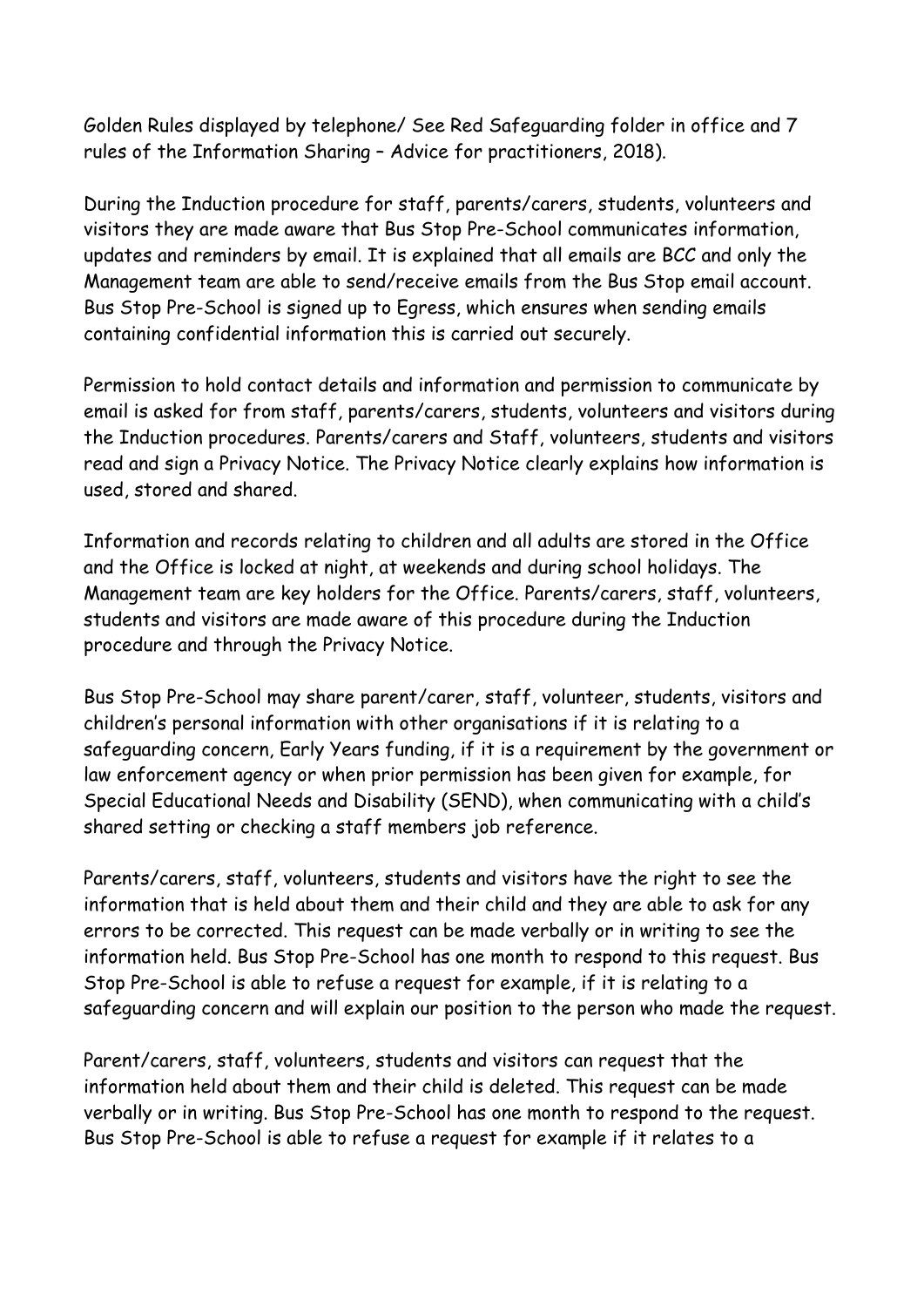safeguarding concern and or a legal requirement under GDPR 2018 and or the EYFS, 2021 Statutory guidance.

When requesting that information is deleted, parents/carers must be aware that:

- Bus Stop Pre-School will not be able to continue to care for a child if they do not have sufficient and appropriate information about them.
- Even after a child has left the setting, Bus Stop Pre-School has a statutory duty to retain some types of data for a specific period of time and that this timescale depends on the information collected for example, children's Accident/Incident forms must be retained for 21 years and 3 months.

When requesting that information is deleted staff members must be aware that:

- Bus Stop Pre-School will not be able to continue to employ a staff member if we do not have sufficient and appropriate information about them.
- Even after a staff member has left employment at the setting, Bus Stop Pre-School has a statutory duty to retain some types of data for a specific period of time and that this timescale depends on the information collected.

If a request to access/delete information is made, the Data Protection Officer will discuss with the Management team and a decision will be made if the request to access or delete can be granted or declined depending upon the information requested to be viewed/deleted and the statutory duty of Bus Stop Pre-School. In the event that a parent/carer, staff, volunteer, student or visitor are unhappy with the Data Protection Officers decision, they can contact the ICO or Ofsted.

Bus Stop Pre-School has a Personal Data Audit form which is checked and completed by the Data Protection Officer at the end of the School year or as required. The form is kept in the main Staff folder in the cupboard in the Office. The Audit shows the follow:

- What data is held.
- What format it is in.
- Where is it held.
- How it is kept secure.
- Who it is shared with and why.
- How long is it retained.
- Legal basis for retaining information.

In the event that consent to share information is required parents/carers with parental responsibility for a child will be asked to sign a consent form. An example of the consent forms are below: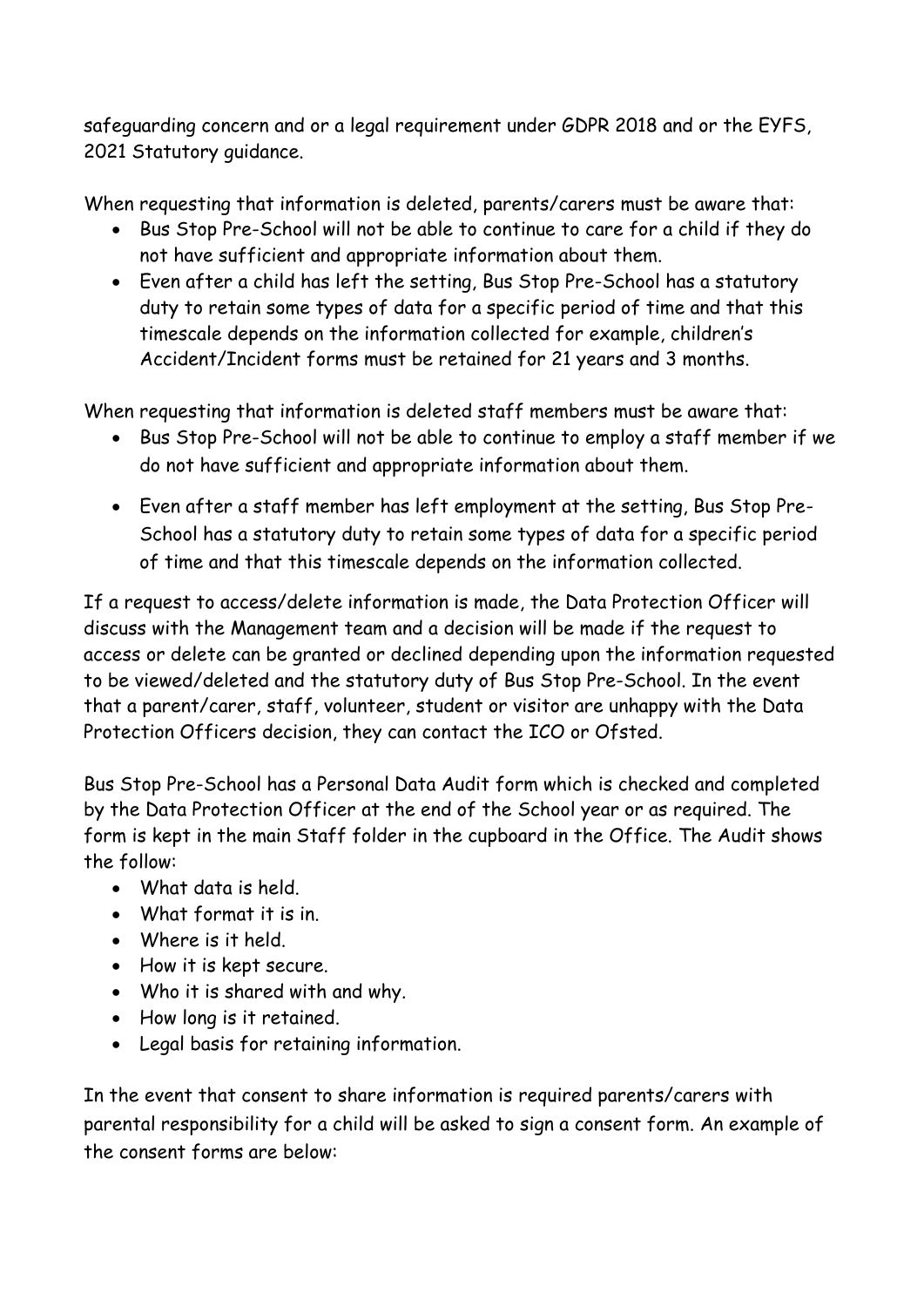- Funding forms parents/carers complete and sign a consent form each term, enabling the pre-school to claim for government funding.
- EYPP form parents/carers complete and sign a consent form enabling the Pre-School to claim funding.
- Referral forms parents/carers asked to sign a consent form, enabling the SENCO to access additional support for a child.
- Child Record form Parents/carers asked to complete form consenting for preschool to communicate with shared settings/outside professionals.

To ensure accurate dates of birth and the named legal guardians of children are given, parents/carers are asked to produce their child's full Birth Certificate. This takes place during the Induction Procedure.

To ensure accurate personal information is given by staff, volunteers, students and visitors, they are asked to produce proof of identity in the form of a Driving licence or passport.

Below is a list of the records held on the premises:

- Children's Details and parent/carer names, address, contact numbers and email
- Children Attendance Record register
- Children's Learning Journey's
- Children's Individual Support Plans (ISP's).
- Staff, Volunteer, Students and Visitors details, identity documents and contact numbers
- Staff Contracts and Employment details
- Staff Disclosure and Barring Check (DBS) numbers
- Staff Proof of Identity
- Staff Supervision and Appraisal
- Staff Certificates.

Following the Statutory Guidance of the EYFS, 2021 it is appropriate for Bus Stop Pre-School to make contact numbers and medical information available relating to children/staff, volunteers, students, visitors in the event of an emergency for example when calling for an ambulance/administering medication. To ensure children, staff, volunteers, students and visitors are cared for appropriately, health/medical issues are shared with the staff team. The sharing of this information is clearly explained to parents/carers, staff, volunteers, students and visitors on joining the setting and is written in the Privacy Notice given to all.

During staff Inductions it is made clear that it is our responsibility to protect the privacy of children, their families and their colleagues. On joining the setting all staff